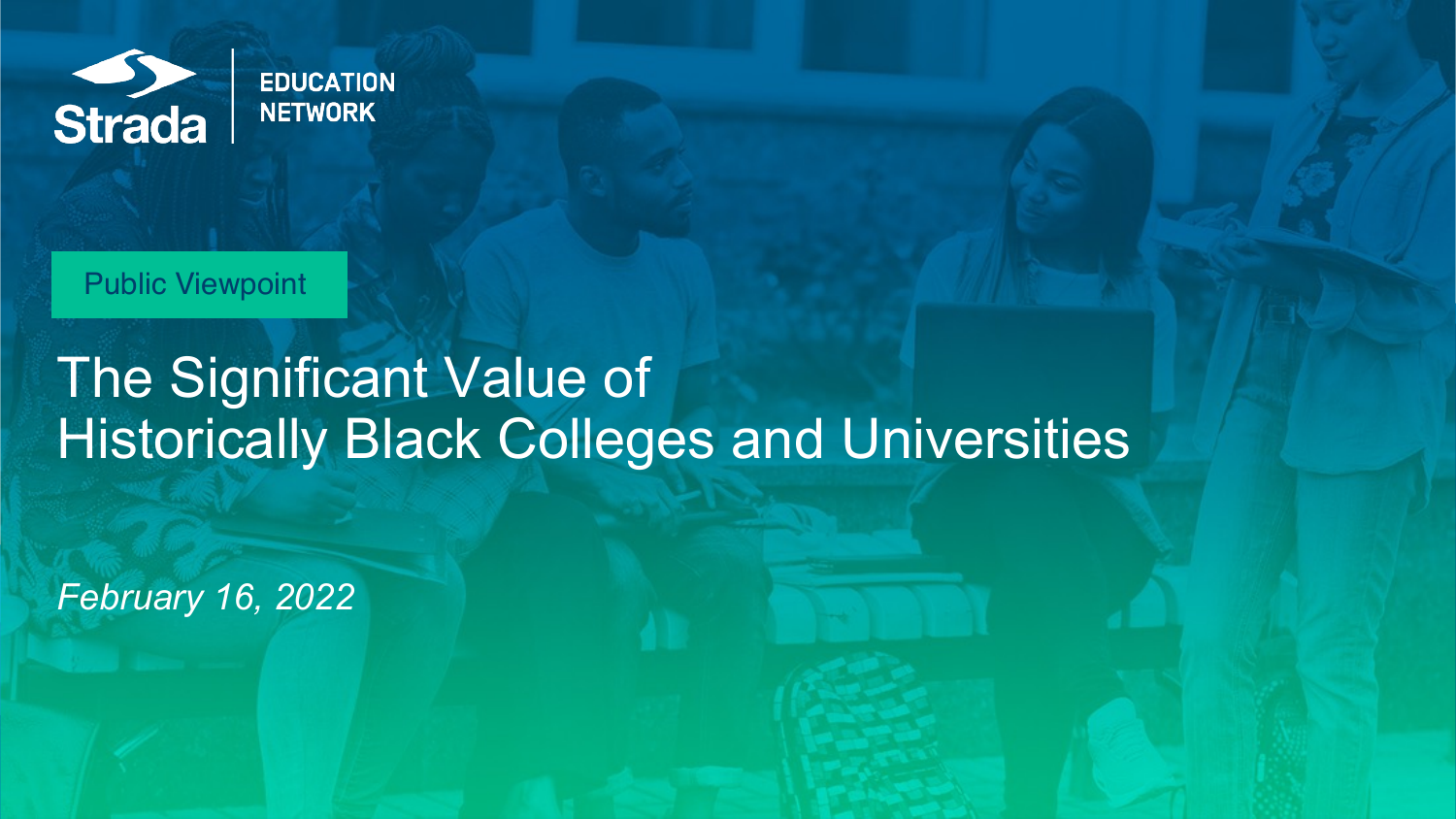## HBCU alumni are more satisfied with their college experience



#### Ratings of College Satisfaction, by School Type Four-year college attendees

#### $HBCU$  PBI Neither





**URBAN INSTITUTE** 

Sources: Strada-Gallup Education Survey, the Integrated Postsecondary Education Data System, and the US Department of **Education.** 

Note: HBCU = historically Black college or university; PBI = predominantly Black institution.

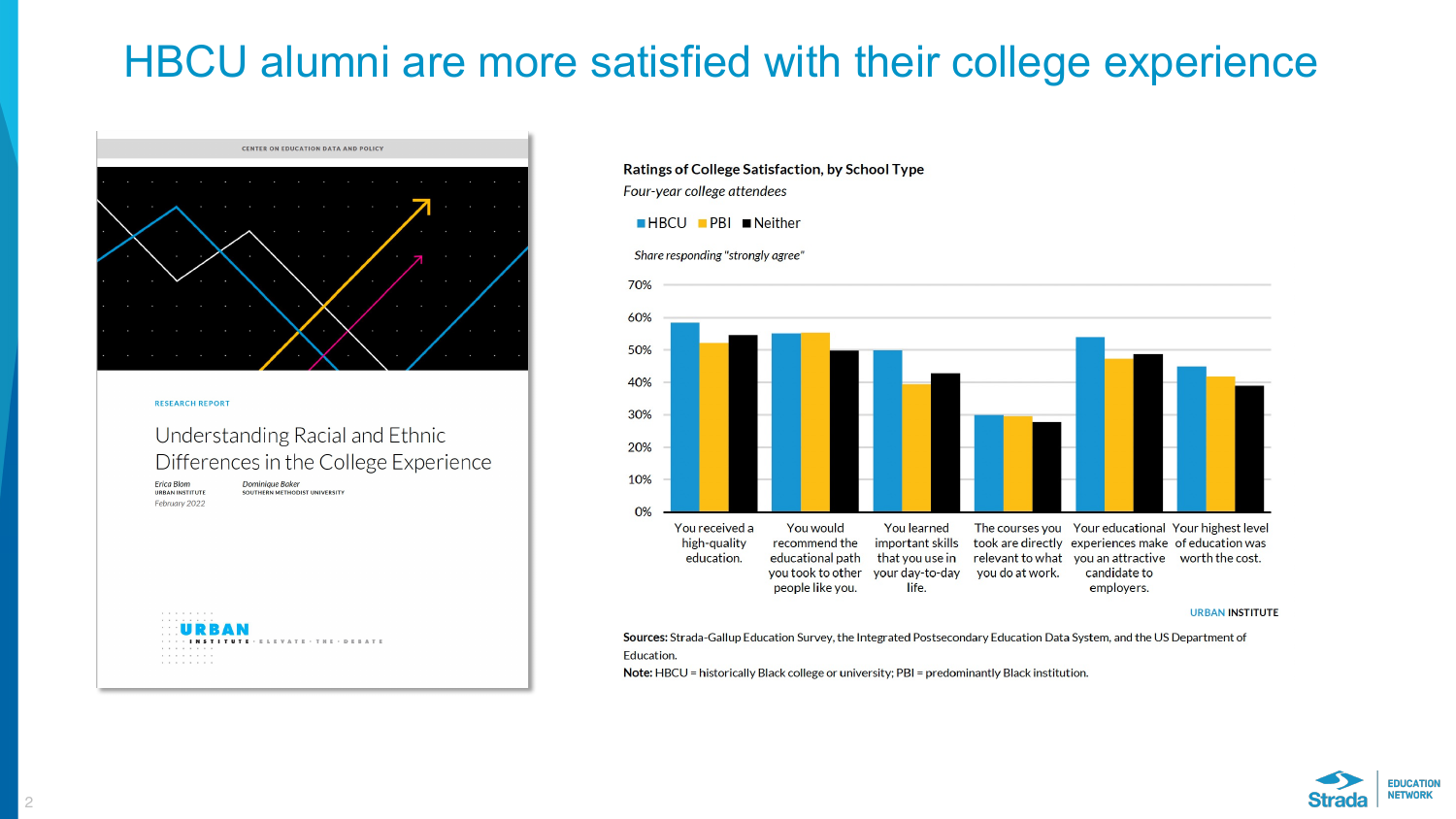### Black alumni are more likely to feel their goals were met at an HBCU



**Black alumni from HBCUs Black alumni from non-HBCUs** 



3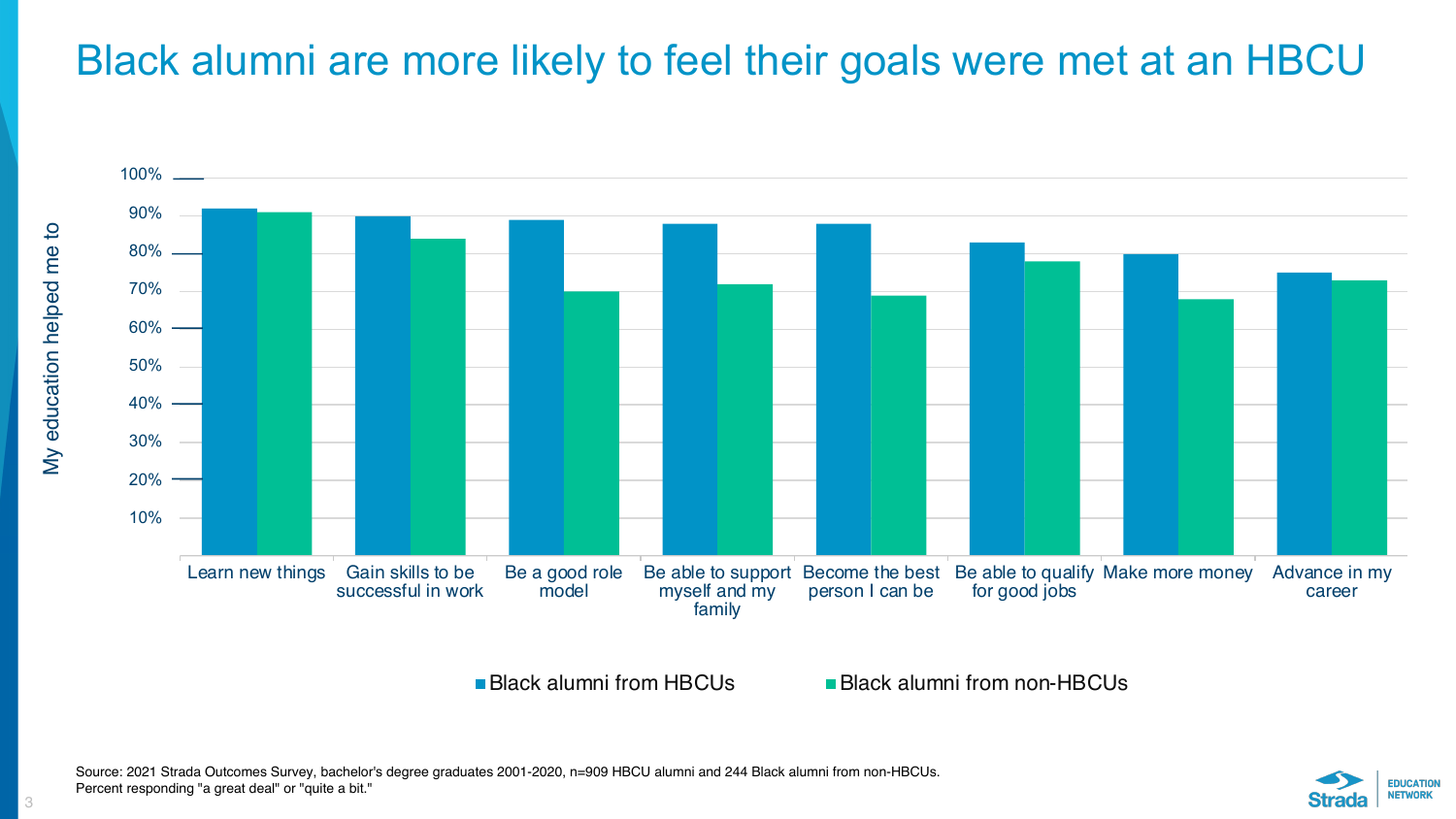Black alumni report higher value from professors, mentors, and classes at HBCUs, but less from research experiences



Source: 2021 Strada Outcomes Survey, bachelor's degree graduates 2001-2020, n=909 HBCU alumni and 244 Black alumni from non-HBCUs.

4

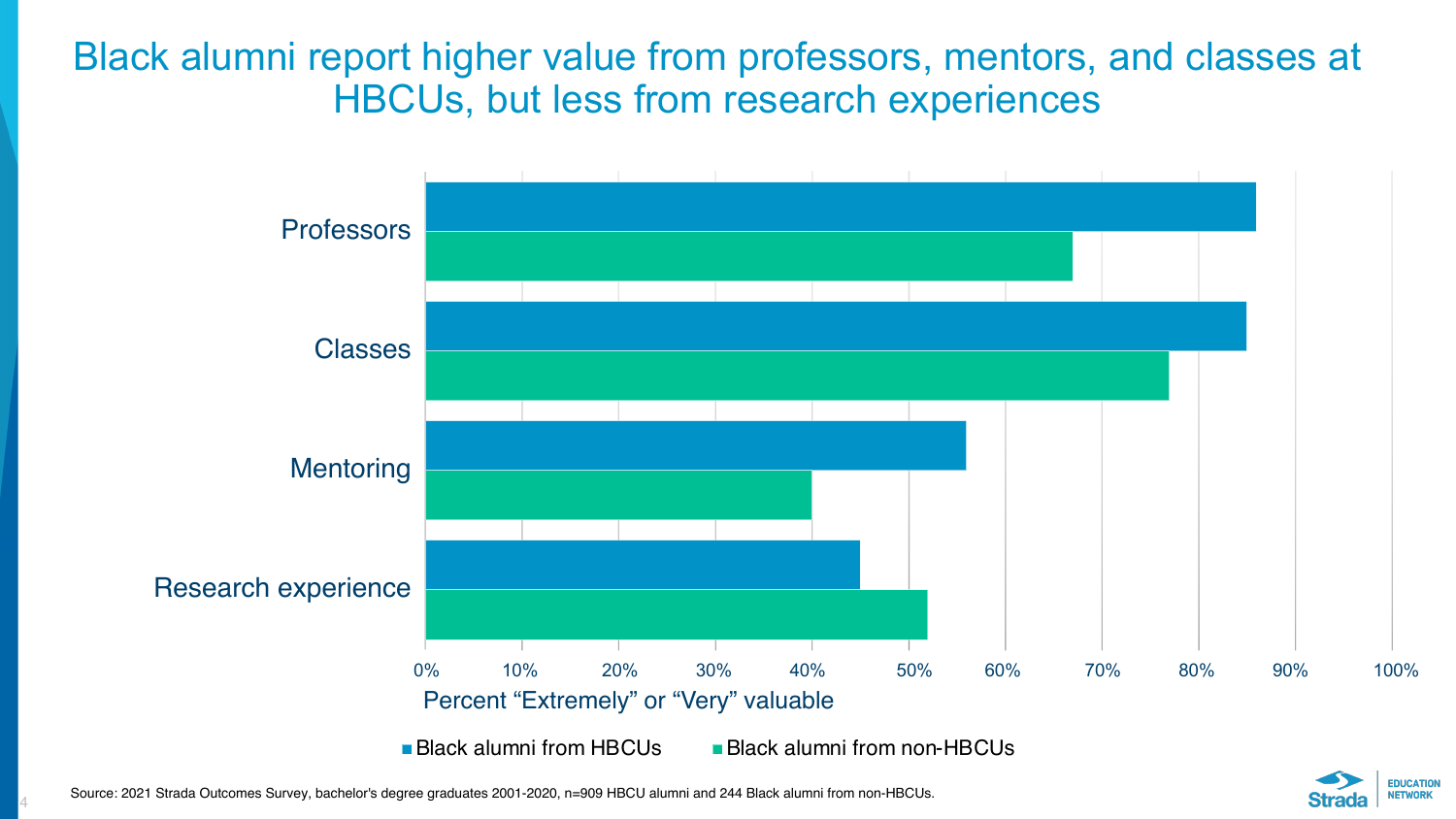## Black alumni feel they had better skill development at an HBCU



**Black alumni from HBCUs Black alumni from non-HBCUs** 

5

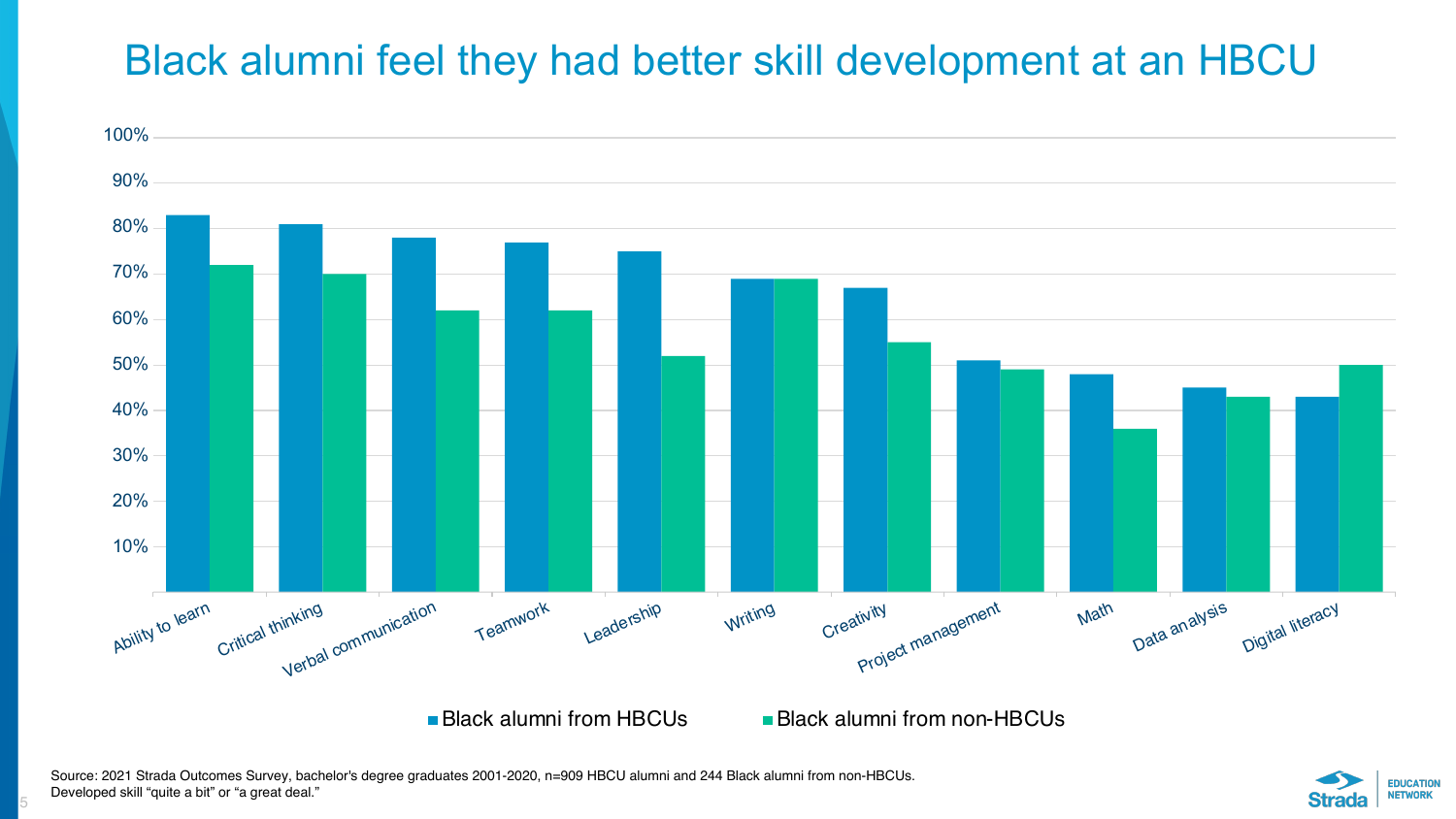## HBCU alumni report better career advising and applied learning



Source: Strada-Gallup Education Survey, 2019. Base: Black alumni who attended HBCUs (n=2,155), predominantly Black institutions (n=184), or neither (n=2,910).

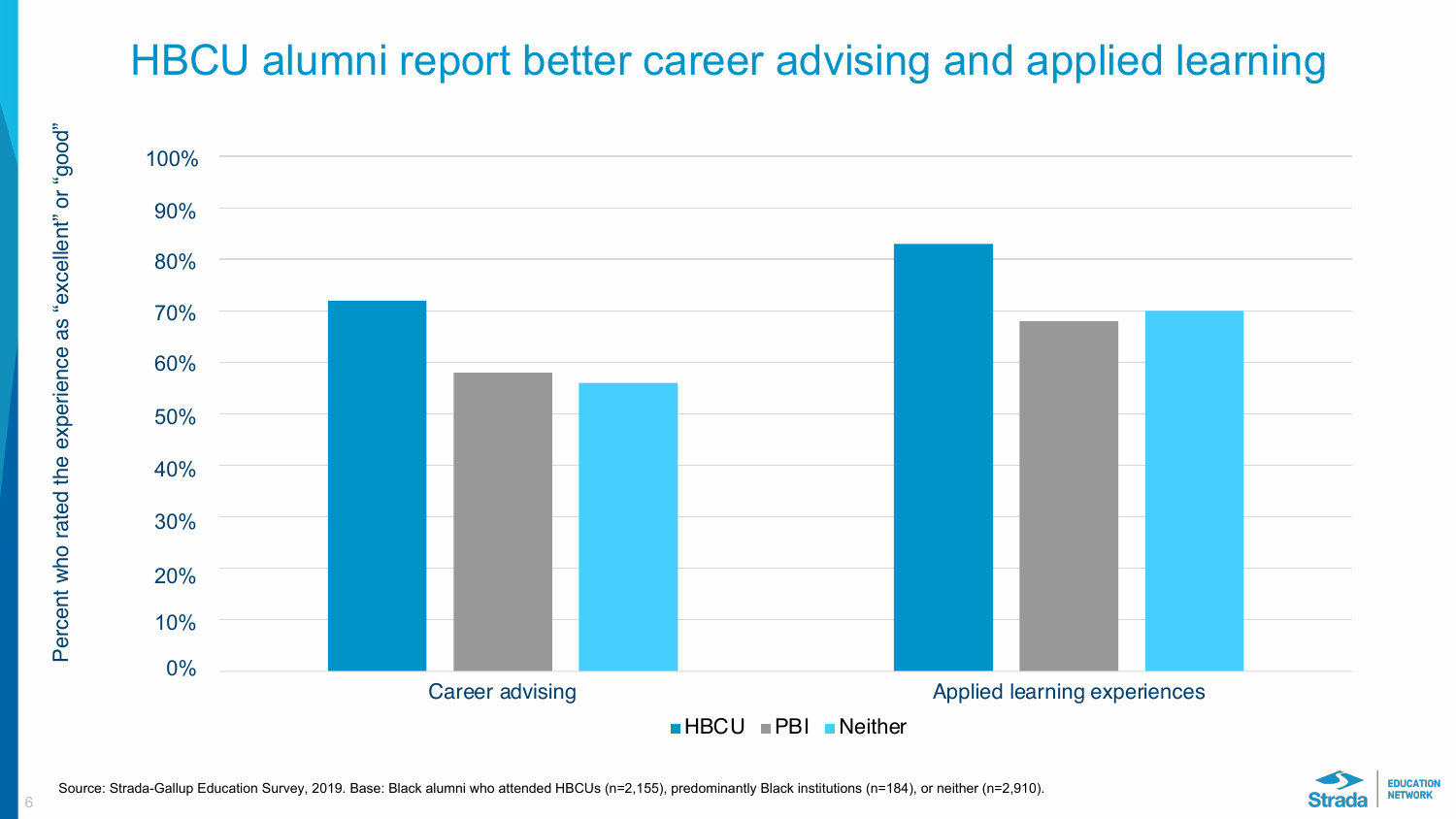#### Black students research careers and learn about industries from practicing professionals more often at HBCUs

*In your courses, about how often have you done the following?*



SOURCE: 2021 NSSE Career and Workforce Preparation Module.

NOTES: Base = 55,277 participants at U.S. institutions. Sample includes only self-identified Black or African American students attending HBCUs (n=493) and non-HBCUs (n=4,119). Responses represent those who reported "often or very often" to certain activities,

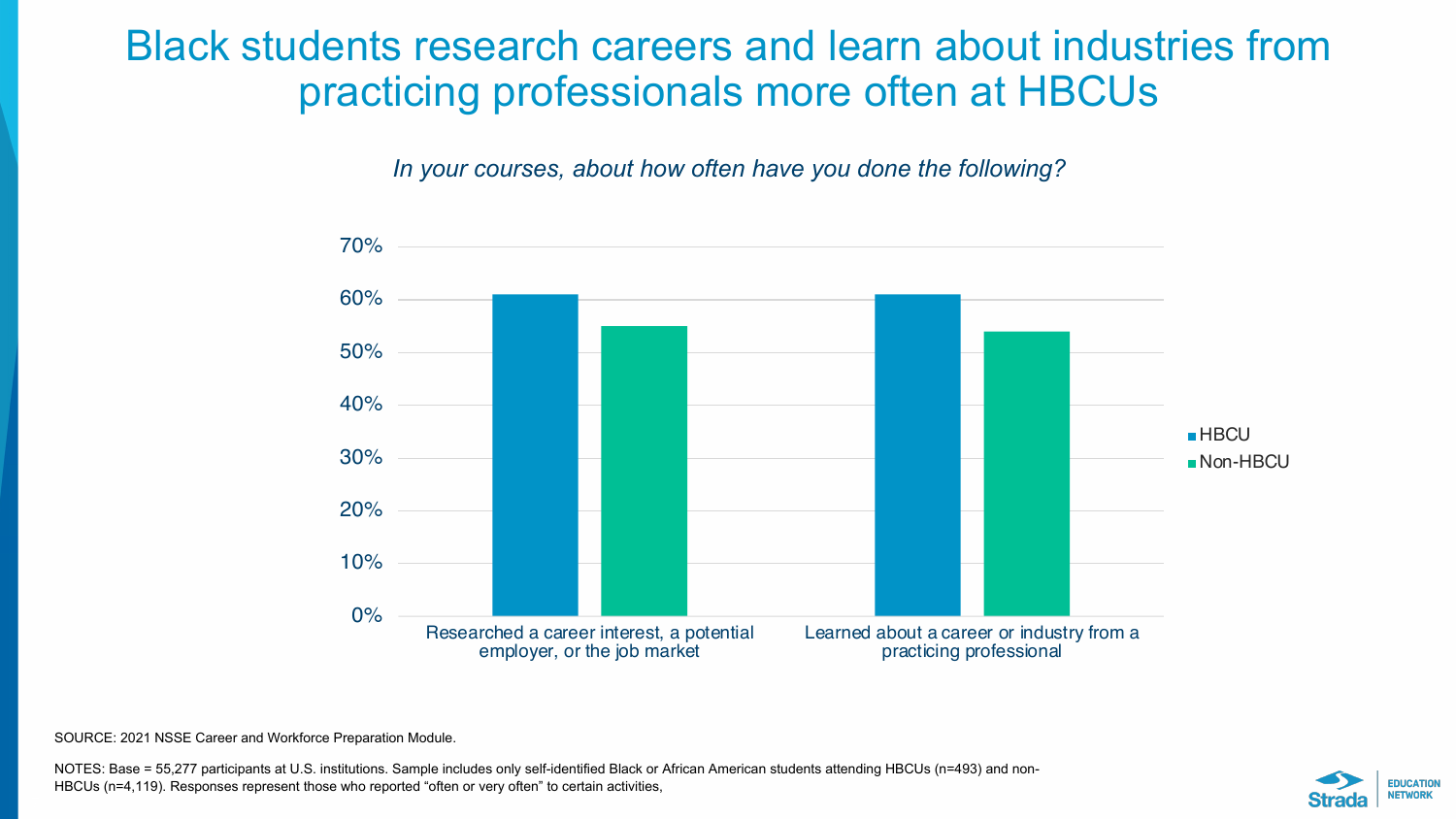### Black students are more engaged in career development at HBCUs



SOURCE: 2021 NSSE Career and Workforce Preparation Module.

8

NOTES: Base = 55,277 participants at U.S. institutions. Sample includes only self-identified Black or African American students attending HBCUs (n=493) and non-HBCUs (n=4,119). Survey question: Which of the following have you done, or do you plan to do at this institution before you graduate (whether in person or online)? Chart depicts % "done or in progress."

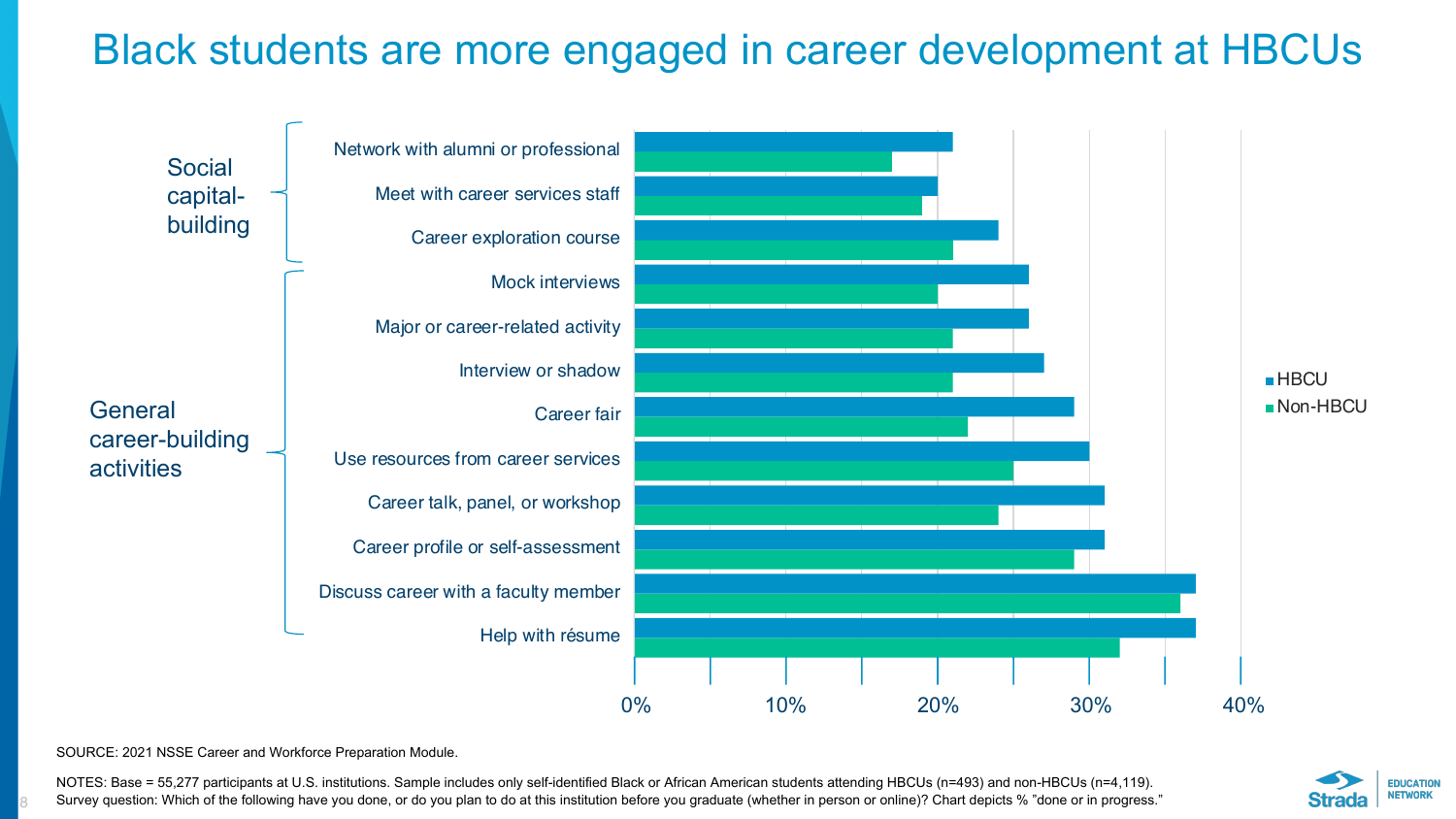## Key Findings

- 1. Self-reported outcomes for Black HBCU alumni and students are stronger than those of Black alumni and students from non-HBCUs across a wide range of dimensions, from overall satisfaction to the development of valuable skills.
- 2. Students and alumni at HBCUs experience an engaged community of faculty, staff, mentors, and professionals who support the development of their careers at a greater level than their peers at non-HBCUs.
- 3. Black students are more actively engaged in career development activities at HBCUs compared to non-HBCUs.
- 4. Research experiences and digital literacy skills are two notable areas where HBCU students are less likely than their non-HBCU peers to report value. Greater investments to make these resources available are indicated.

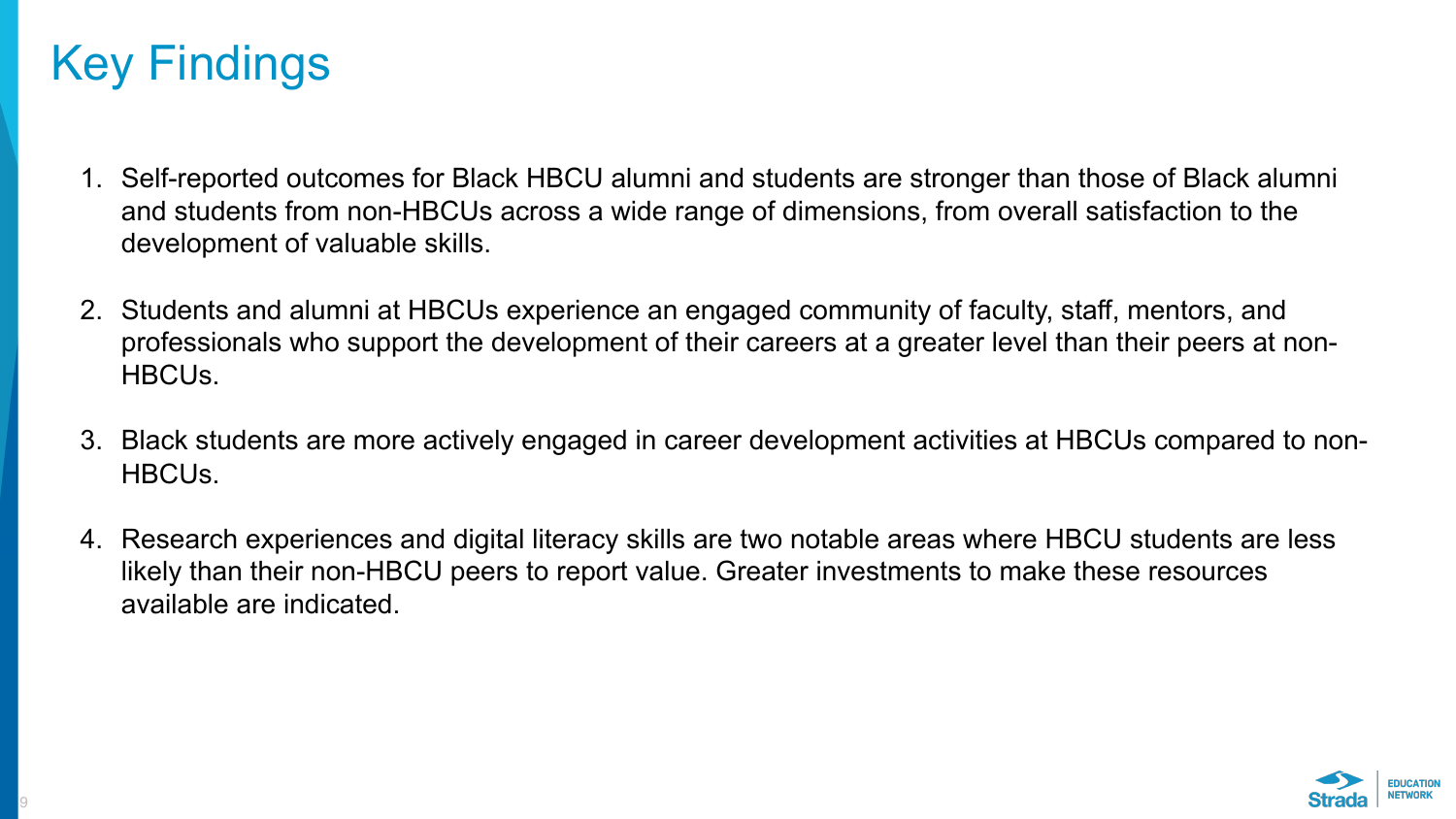## **Methodology**

Data in this report were drawn from the following sources:

#### Strada Outcomes Survey

- March to April 2021.
- Nationally representative online survey of 3,309 bachelor's degree completers from fiscal years 2001 to 2020.
- More than 60 institutions also have chosen to administer this survey to their alumni, in partnership with Strada.

#### National Survey of Student Engagement- Career and Workforce Preparation module

- Spring 2021.
- 55,277 participant responses from 91 U.S. institutions.

#### Strada-Gallup Education Survey

- June 2016 to April 2019.
- Nationally representative telephone survey with more than 340,000 respondents aged 18 to 65.